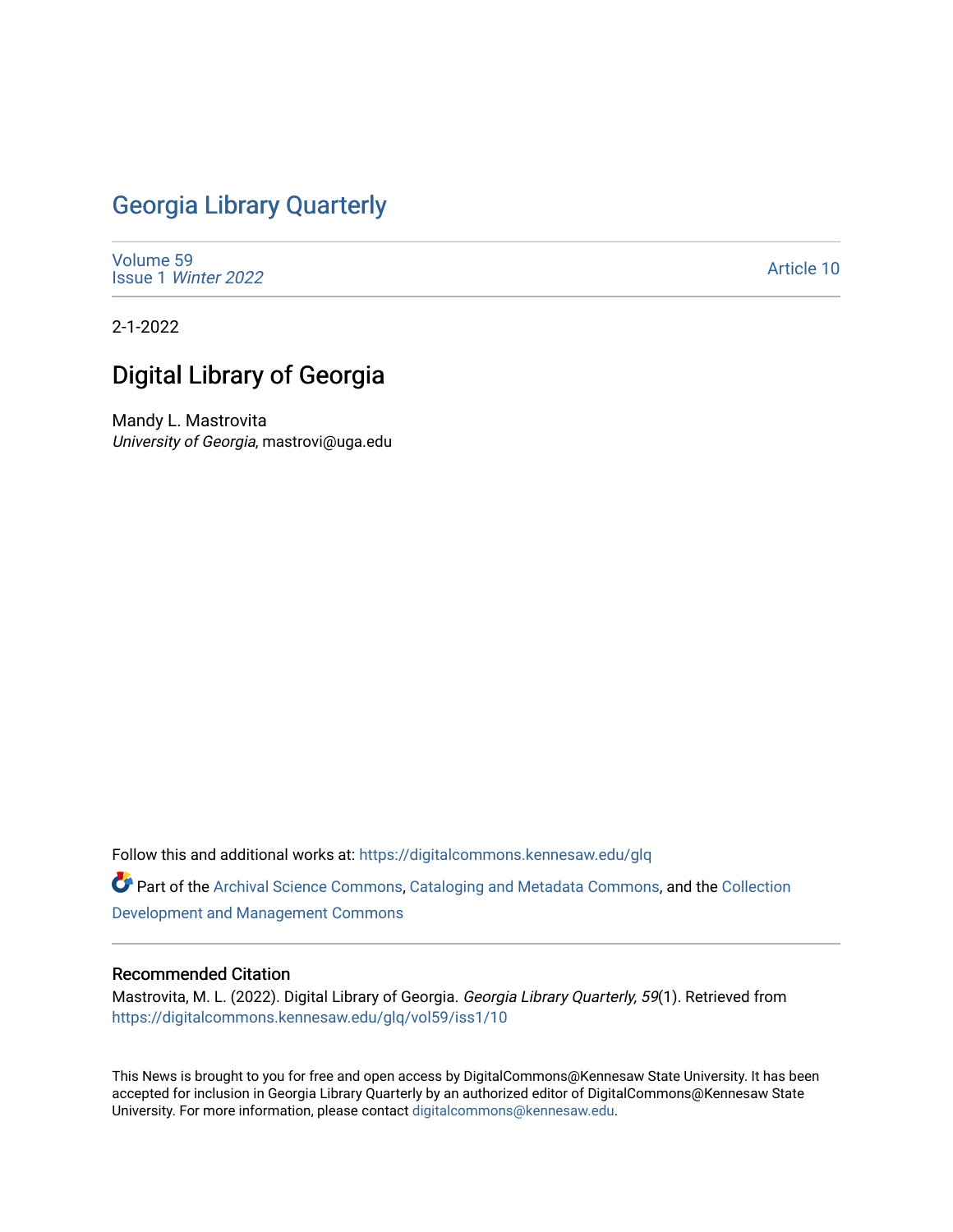

### **Digital Library of Georgia**

**Scrapbooks From the Atlanta Symphony Orchestra Documenting the Civil Rights Era Are Now Available Online** 

In partnership with the [Georgia State University](https://library.gsu.edu/special-collections/collections/) (GSU) [Special Collections and Archives](https://library.gsu.edu/special-collections/collections/) (Music and Broadcasting Collections) the [Digital Library](https://dlg.usg.edu/)  [of Georgia](https://dlg.usg.edu/) (DLG) has digitized 24 scrapbooks from the Atlanta Symphony Orchestra (ASO) Collection dating from 1945–1985 that are now

available online as part of the **Atlanta Symphony** Orchestra (ASO) [Collection.](https://digitalcollections.library.gsu.edu/digital/collection/aso)  

This work was done as part of a [competitive](https://sites.google.com/view/dlg-docs/resources/programs-and-projects/subgranting-program)  [digitization grant](https://sites.google.com/view/dlg-docs/resources/programs-and-projects/subgranting-program) [i](https://sites.google.com/view/dlg-docs/resources/programs-and-projects/subgranting-program)ntended to broaden partner participation in the DLG and provide digitization services costing up to \$7,500 for historic collections from collections from nonprofit Georgia cultural heritage institutions.



*Image courtesy of Georgia State University Special Collections and Archives*

In 2017, the ASO donated its institutional records to GSU Special Collections and Archives. Among these records were the scrapbooks, which include newspaper clippings of concert previews; reviews; highlights of guest performers, composers, and conductors; photographs; advertising materials; and

organizational records such as memos and correspondence.

Kevin Fleming, the popular music and culture archivist at Georgia State Libraries Special Collections describes the significance of this material that documents the arrival of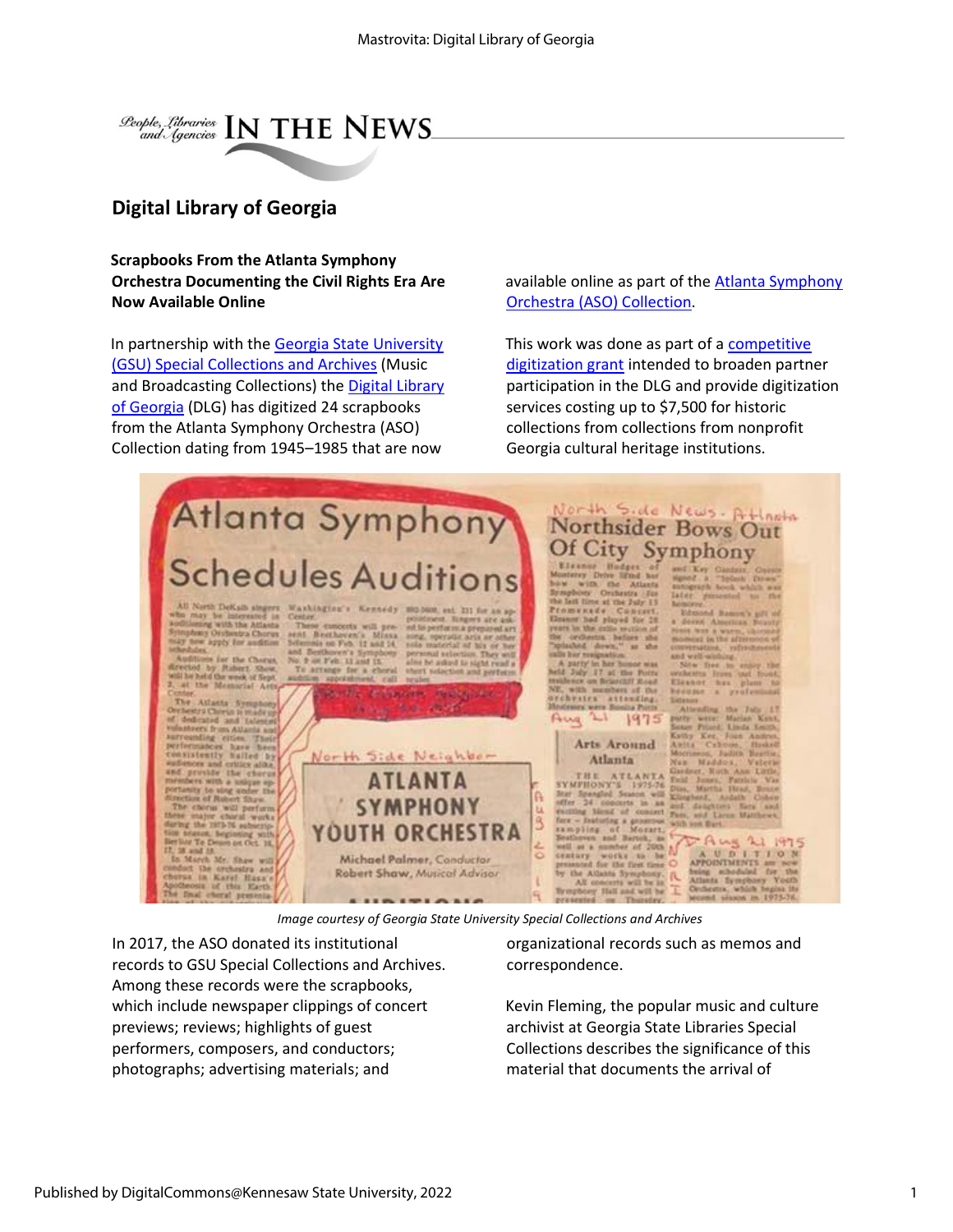the ASO's Music Director Robert Shaw in the late 1960s and the effects of the Civil Rights movement on the orchestra: "The few scrapbooks from this time period show similar changes as it relates to the orchestra."

Nick Jones, ASO's former program annotator, indicated that:

[...] under Shaw's leadership, the ASO worked to improve its connections with minority communities, including actively seeking African American instrumentalists to fill vacancies in the orchestra. There are few Black soloists, instrumental or vocal, who did not perform with the ASO during Shaw's tenure, and the Spelman and Morehouse College Glee Clubs had frequently been heard. In connection with Morehouse, in 1972 the orchestra gave the world-premiere staging of the first surviving opera by a Black composer, Scott Joplin's *Treemonisha*. Additionally, T. J.

#### **New Collection About Pro- and Anti-LGBTQ+ Activities in Cobb County, Georgia Circa 1995 Available Freely Online**

Pro- and anti-LGBTQ+ (lesbian, gay, bisexual, transgender, queer, and other gender and sexuality minorities) activities and demonstrations in Cobb County circa 1995 are the main component of a new digital collection belonging to Georgia State University (GSU) Special Collections, funded by a [competitive digitization grant](https://sites.google.com/view/dlg-docs/resources/programs-and-projects/subgranting-program) [a](https://sites.google.com/view/dlg-docs/resources/programs-and-projects/subgranting-program)warded by the Digital Library of Georgia (DLG). GSU Special Collections received a service grant awarded in 2020 to broaden the DLG's engagement with diverse institutions and collections across the state of Georgia.  

The [Carol](https://digitalcollections.library.gsu.edu/digital/collection/lgbtq/search/searchterm/Carol%20Brown) [Brown](https://digitalcollections.library.gsu.edu/digital/collection/lgbtq/search/searchterm/Carol%20Brown) [Papers, 1993-2012 \(bulk 1993-](https://digitalcollections.library.gsu.edu/digital/collection/lgbtq/search/searchterm/Carol%20Brown) [1994\)](https://digitalcollections.library.gsu.edu/digital/collection/lgbtq/search/searchterm/Carol%20Brown) document pro- and anti-LGBTQ+ activities and legislation in Cobb County. The collection belongs to the [Georgia State University Special](https://digitalcollections.library.gsu.edu/digital/collection/lgbtq)  [Collections' LGBTQ Digital Collection](https://digitalcollections.library.gsu.edu/digital/collection/lgbtq)[.](https://digitalcollections.library.gsu.edu/digital/collection/lgbtq)   

Anderson was the ASO's Composer-in-Residence for the 1969–1970 season and works by African American composers including Anderson, Ulysses Kay, and George Walker were performed. 

Kerry Brunson, a Ph.D. candidate in musicology at the UCLA Herb Alpert School of Music, described the importance of having these materials freely available online to her students: My students have created award-winning projects that pull from the ASO Archive's digitized collection of photographs and concert programs. The addition of the scrapbooks would help provide context not only would students have access to the rare ephemera within the scrapbooks themselves, but they would also be privy to what was deemed important by the people who compiled them.

[\[View the entire collection online\]](http://digitalcollections.library.gsu.edu/cdm/landingpage/collection/aso)

In July of 1993, in response to complaints by residents, Cobb County Chairman Bill Byrne challenged county funding for Marietta's Theatre in the Square, particularly as two of its plays—David Henry Hwang's *M. Butterfly* and Terrence McNally's *Lips Together, Teeth Apart* included gay themes.  

In August, Cobb County Commissioner Gordon Wysong led the Cobb County Board of Commissioners to two anti-LGBTQ+ resolutions: one specifying that funding would only be provided for art that promoted "strong community, family-oriented standards" and the other stating that "lifestyles advocated by the gay community should not be endorsed by government policymakers, because they are incompatible with the standards to which this community subscribes; and that gay lifestyle units are directly contrary to state law."  

Marietta civic leader and activist Jon Greaves and local community members immediately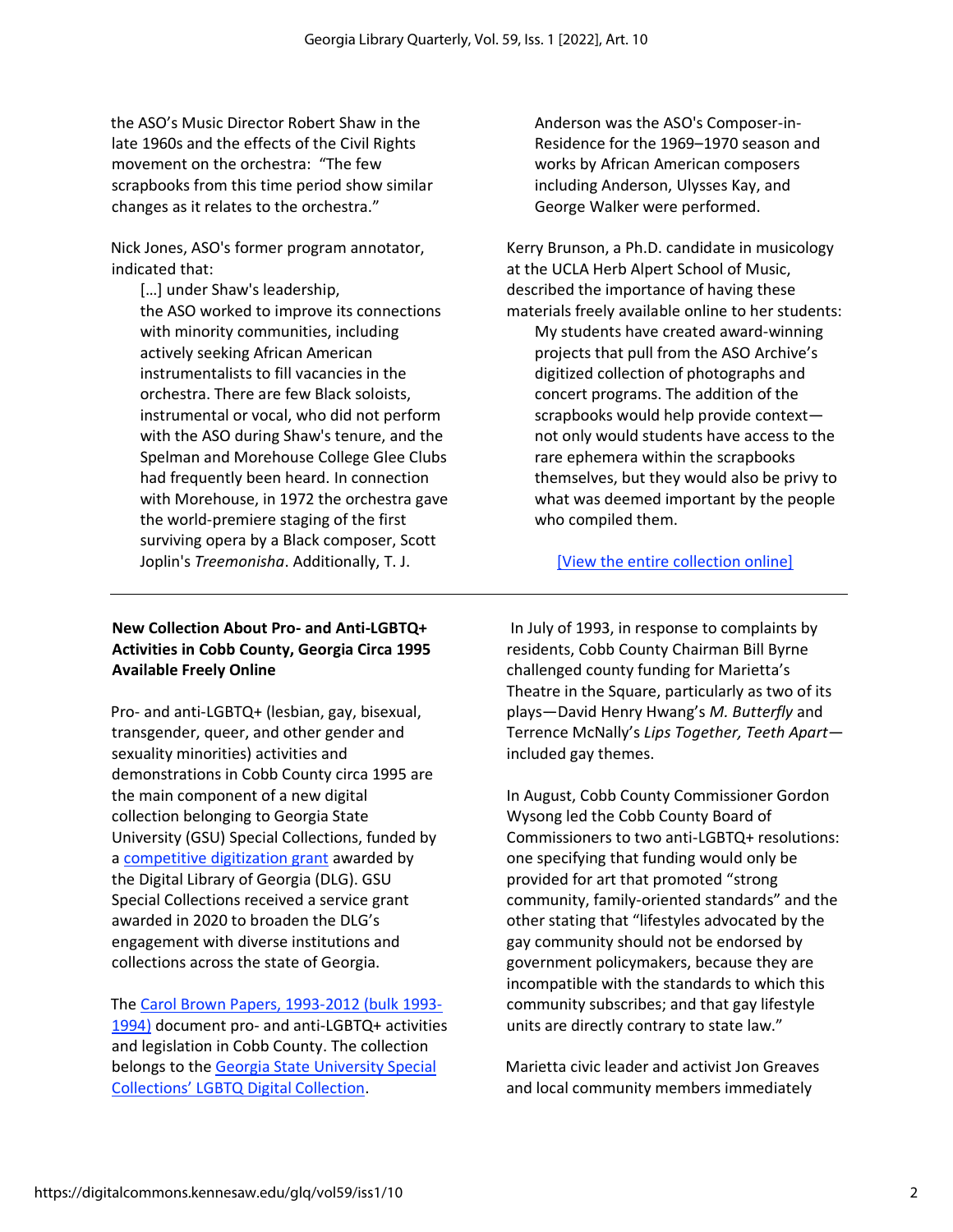responded by organizing together as the Cobb Citizens Coalition (CCC) to challenge the resolutions. 

The CCC gained important allies in February 1994, when Atlanta-based activists Pat Hussain and Jon-Ivan Weaver established Olympics Out of Cobb County (OOCC). Their mission was to persuade Atlanta's Committee for the Olympic Games not to hold the women's volleyball competition in Cobb County as planned. Their efforts succeeded: ultimately, the women's volleyball competition was held in Athens at the University of Georgia instead, and the Olympic torch bypassed Cobb County altogether.  

While CCC was active, CCC member and Marietta resident Carol Brown documented the organization's activities and those of OOCC by recording protests, marches, and local news coverage, using audiocassettes, videotape, and photography. She also saved almost-daily newspaper reports, providing a wide range of coverage of events as they unfolded in Cobb County. The audiovisual materials have been

#### **History Of the Rylander Theatre, President Jimmy Carter's Childhood Theatre in Americus, Georgia, Now Available Online**

The Friends of the Rylander Theatre, winners of [a 2021 Georgia Historical Records Advisory](https://www.georgiaarchives.org/ghrac) [Council \(GHRAC\) grant,](https://www.georgiaarchives.org/ghrac) have partnered with the Digital Library of Georgia (DLG) to make materials documenting the Americus, Georgia theater's history from 1921 to 1957 available freely online.

[Rylander Theatre Special Collections](https://dlg.usg.edu/collection/ryl_rtsc) was digitized and described as part of the DLG's [competitive digitization subgrant program,](https://sites.google.com/view/dlg-docs/resources/programs-and-projects/subgranting-program) broadening partner participation amongst nonprofit cultural heritage institutions across the state.

digitized and described by the DLG as part of its service grant, and the newspaper reports were digitized in-house at GSU.  

Carol Brown also recounted her personal memories in an oral history that is part of the Activist Women's Oral History Project. Together, they provide a rich and powerful narrative about a small community's response to local discrimination that garnered international interest.  

Carol Brown's materials are unique and significant to Georgia because so much of Georgia's recorded LGBTQ+ history has been Atlanta-focused. Carol Brown's materials focus on pro- and anti- LGBTQ+ activities in traditionally conservative Cobb County. They are also important because they highlight several challenging backstories about art censorship, community protest, and the 1995 Olympic Games that garnered national and international interest.  

#### [\[View the collection online\]](https://digitalcollections.library.gsu.edu/digital/collection/lgbtq/search/searchterm/Carol%20Brown)

The items in this collection show the "first life" (1921–1951) of the Rylander Theatre and the various types of entertainment the establishment hosted, including live musicals, vaudeville shows, and movies (both silent and *talkies*). In addition, a 1929 school club card and a 1930 theatre coupon book show a detailed picture of Depression-era Americus, the popular tastes of this South Georgia town, and details of how local businesses sought to incentivize commerce in their communities during dire times.

Other materials, like photographs, programs, and fliers, provide factual information like names and dates on programs. They also provide visual and aesthetic information such as the design of movie advertisement floats in the lobby of the Rylander. The interior design